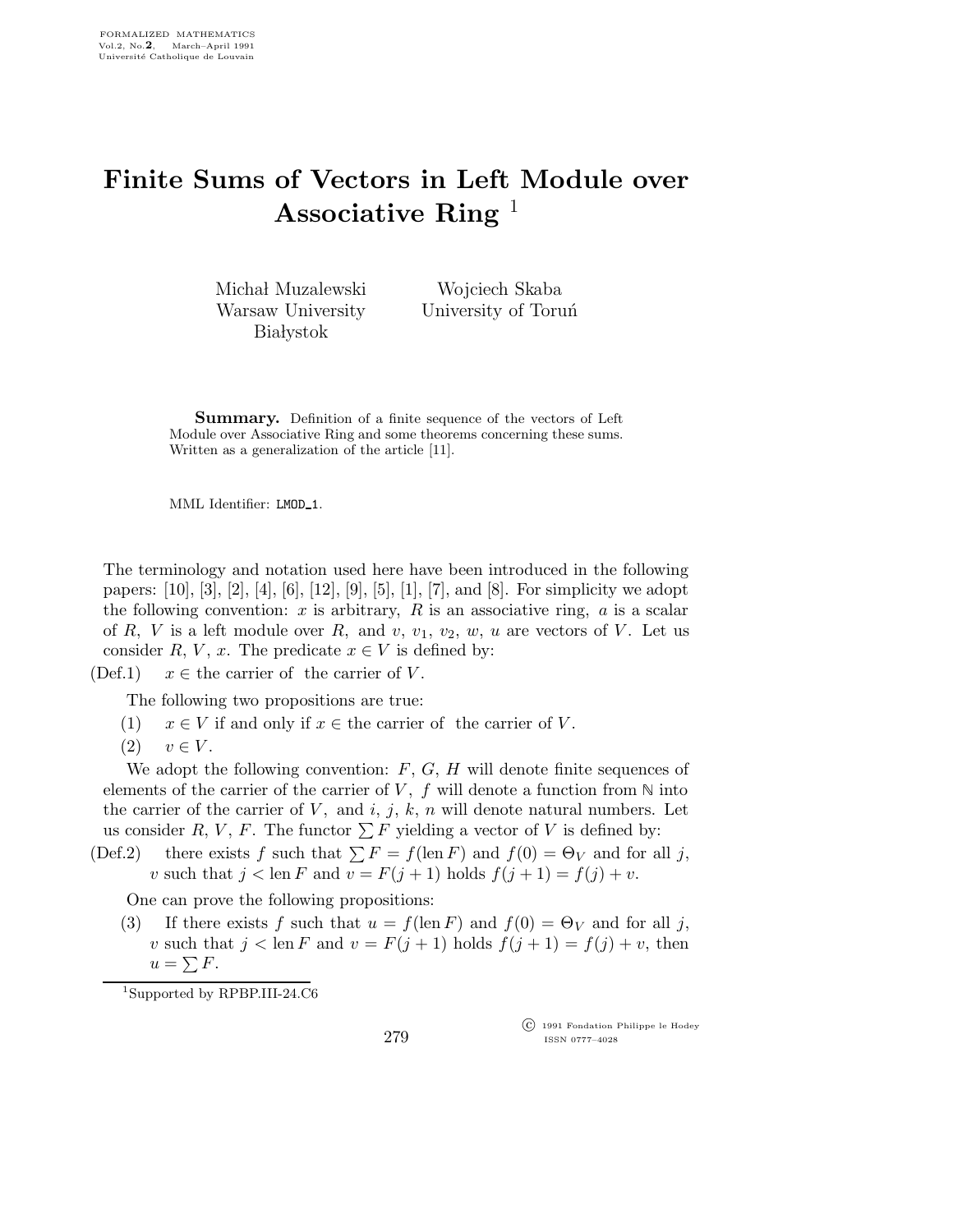- (4) There exists f such that  $\sum F = f(\text{len } F)$  and  $f(0) = \Theta_V$  and for all j, v such that  $j < \text{len } F$  and  $v = F(j + 1)$  holds  $f(j + 1) = f(j) + v$ .
- (5) If  $k \in \text{Seg } n$  and len  $F = n$ , then  $F(k)$  is a vector of V.
- (6) If  $\text{len } F = \text{len } G + 1$  and  $G = F \upharpoonright \text{Seglen } G$  and  $v = F(\text{len } F)$ , then  $\sum F = \sum G + v.$
- (7)  $\sum (F \cap G) = \sum F + \sum G$ .
- (8) If len  $F = \text{len } G$  and len  $F = \text{len } H$  and for every k such that  $k \in$ Seg len F holds  $H(k) = \pi_k F + \pi_k G$ , then  $\sum H = \sum F + \sum G$ .
- (9) If len  $F = \text{len } G$  and for all k, v such that  $k \in \text{Seglen } F$  and  $v = G(k)$ holds  $F(k) = a \cdot v$ , then  $\sum F = a \cdot \sum G$ .
- (10) If len  $F = \text{len } G$  and for every k such that  $k \in \text{Seg} \operatorname{len } F$  holds  $G(k) =$  $a \cdot \pi_k F$ , then  $\sum G = a \cdot \sum F$ .
- (11) If len  $F = \text{len } G$  and for all k, v such that  $k \in \text{Seglen } F$  and  $v = G(k)$ holds  $F(k) = -v$ , then  $\sum F = -\sum G$ .
- (12) If len  $F = \text{len } G$  and for every k such that  $k \in \text{Seg} \text{ len } F$  holds  $G(k) =$  $-\pi_k F$ , then  $\sum G = -\sum F$ .
- (13) If len  $F = \text{len } G$  and len  $F = \text{len } H$  and for every k such that  $k \in$ Seg len F holds  $H(k) = \pi_k F - \pi_k G$ , then  $\sum H = \sum F - \sum G$ .
- (14) If  $\text{rng } F = \text{rng } G$  and F is one-to-one and G is one-to-one, then  $\sum F =$  $\sum G$ .
- (15) For all F, G and for every permutation f of dom F such that len  $F =$ len G and for every i such that  $i \in \text{dom } G$  holds  $G(i) = F(f(i))$  holds  $\sum F = \sum G$ .
- (16) For every permutation f of dom F such that  $G = F \cdot f$  holds  $\sum F = \sum G$ .
- $(17)$   $\sum \varepsilon_{\text{the carrier of the carrier of } V} = \Theta_V$ .
- $(18) \quad \sum \langle v \rangle = v.$
- $(19) \quad \Sigma \langle v, u \rangle = v + u.$
- (20)  $\sum \langle v, u, w \rangle = v + u + w.$
- $(21)$  $a \cdot \sum \varepsilon_{\text{the carrier of the carrier of } V} = \Theta_V.$
- $(22)$  $a \cdot \sum \langle v \rangle = a \cdot v.$
- $(23)$  $a \cdot \sum \langle v, u \rangle = a \cdot v + a \cdot u.$
- $(24)$  $a \cdot \sum \langle v, u, w \rangle = a \cdot v + a \cdot u + a \cdot w.$
- $(25)$  $-\sum \varepsilon_{\text{the carrier of the carrier of } V} = \Theta_V.$
- $(26)$  $-\sum \langle v \rangle = -v.$
- $(27)$  $-\sum \langle v, u \rangle = (-v) - u.$
- $(28)$  $-\sum \langle v, u, w \rangle = (-v) - u - w.$
- $(29) \quad \sum \langle v, w \rangle = \sum \langle w, v \rangle.$
- (30)  $\sum \langle v, w \rangle = \sum \langle v \rangle + \sum \langle w \rangle$ .
- (31)  $\sum \langle \Theta_V, \Theta_V \rangle = \Theta_V$ .
- (32)  $\sum \langle \Theta_V, v \rangle = v$  and  $\sum \langle v, \Theta_V \rangle = v$ .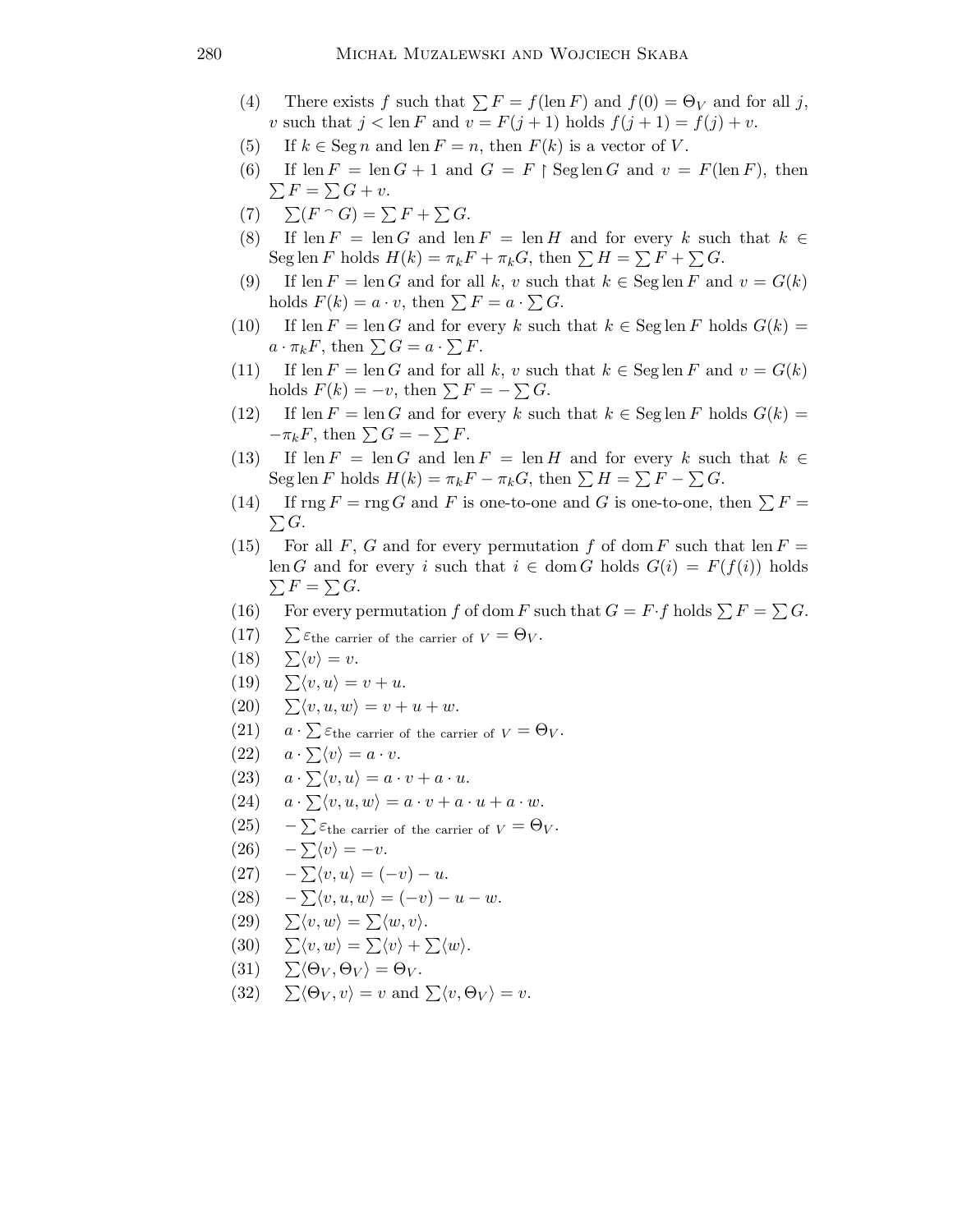- (33)  $\sum \langle v, -v \rangle = \Theta_V$  and  $\sum \langle -v, v \rangle = \Theta_V$ . We now state a number of propositions: (34)  $\sum \langle v, -w \rangle = v - w$  and  $\sum \langle -w, v \rangle = v - w$ . (35)  $\sum \langle -v, -w \rangle = -(v + w)$  and  $\sum \langle -w, -v \rangle = -(v + w)$ . (36)  $\sum \langle u, v, w \rangle = \sum \langle u \rangle + \sum \langle v \rangle + \sum \langle w \rangle.$ (37)  $\sum \langle u, v, w \rangle = \sum \langle u, v \rangle + w.$ (38)  $\sum \langle u, v, w \rangle = \sum \langle v, w \rangle + u.$ (39)  $\sum \langle u, v, w \rangle = \sum \langle u, w \rangle + v.$ (40)  $\sum \langle u, v, w \rangle = \sum \langle u, w, v \rangle$ . (41)  $\sum \langle u, v, w \rangle = \sum \langle v, u, w \rangle$ . (42)  $\sum \langle u, v, w \rangle = \sum \langle v, w, u \rangle$ . (43)  $\sum \langle u, v, w \rangle = \sum \langle w, u, v \rangle$ . (44)  $\sum \langle u, v, w \rangle = \sum \langle w, v, u \rangle$ . (45)  $\sum \langle \Theta_V, \Theta_V, \Theta_V \rangle = \Theta_V$ . (46)  $\sum \langle \Theta_V, \Theta_V, v \rangle = v$  and  $\sum \langle \Theta_V, v, \Theta_V \rangle = v$  and  $\sum \langle v, \Theta_V, \Theta_V \rangle = v$ . (47)  $\sum \langle \Theta_V, u, v \rangle = u + v$  and  $\sum \langle u, v, \Theta_V \rangle = u + v$  and  $\sum \langle u, \Theta_V, v \rangle = u + v$ . (48) If len  $F = 0$ , then  $\sum F = \Theta_V$ . (49) If len  $F = 1$ , then  $\sum F = F(1)$ .
- (50) If len  $F = 2$  and  $v_1 = F(1)$  and  $v_2 = F(2)$ , then  $\sum F = v_1 + v_2$ .
- (51) If len  $F = 3$  and  $v_1 = F(1)$  and  $v_2 = F(2)$  and  $v = F(3)$ , then  $\sum F =$  $v_1 + v_2 + v.$

## References

- [1] Grzegorz Bancerek. The fundamental properties of natural numbers. Formalized Mathematics,  $1(1):41-46$ , 1990.
- [2] Grzegorz Bancerek and Krzysztof Hryniewiecki. Segments of natural numbers and finite sequences. Formalized Mathematics,  $1(1):107-114$ , 1990.
- [3] Czesław Byliński. Functions and their basic properties. Formalized Mathematics,  $1(1):55-65, 1990.$
- [4] Czesław Byliński. Functions from a set to a set. Formalized Mathematics,  $1(1):153-164$ , 1990.
- [5] Krzysztof Hryniewiecki. Basic properties of real numbers. Formalized Mathematics,  $1(1):35-40, 1990.$
- [6] Eugeniusz Kusak, Wojciech Leończuk, and Michał Muzalewski. Abelian groups, fields and vector spaces. Formalized Mathematics, 1(2):335–342, 1990.
- [7] Michał Muzalewski. Construction of rings and left-, right-, and bi-modules over a ring. Formalized Mathematics, 2(1):3–11, 1991.
- [8] Michał Muzalewski and Lesław W. Szczerba. Construction of finite sequences over ring and left-, right-, and bi-modules over a ring. Formalized Mathematics, 2(1):97–104, 1991.
- [9] Andrzej Trybulec. Domains and their Cartesian products. Formalized Mathematics, 1(1):115–122, 1990.
- [10] Andrzej Trybulec. Tarski Grothendieck set theory. Formalized Mathematics, 1(1):9–11, 1990.
- [11] Wojciech A. Trybulec. Finite sums of vectors in vector space. Formalized Mathematics, 1(5):851–854, 1990.